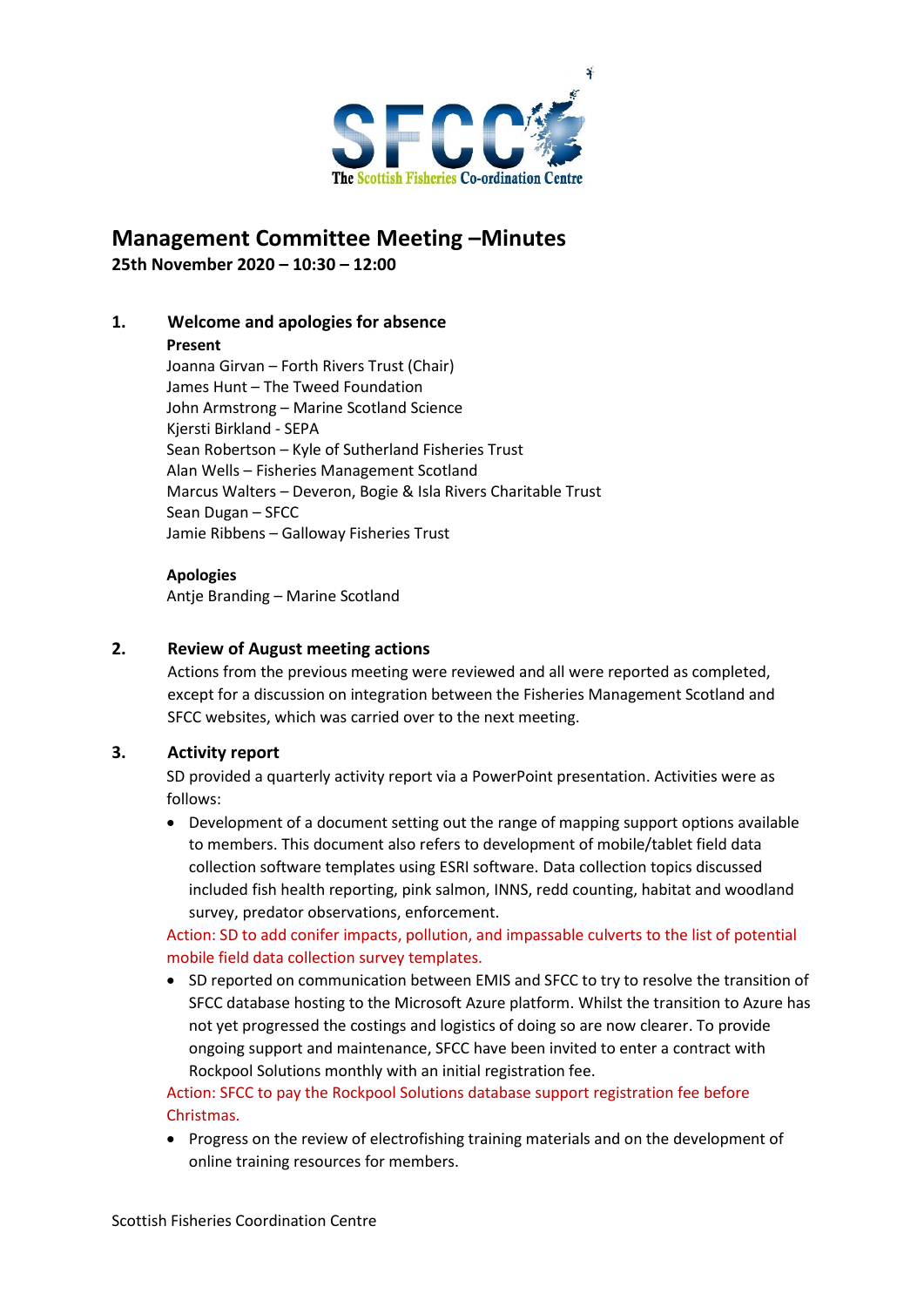- Joint working with Forth Rivers Trust to draft a European eel data collection guidance note and potential session at the biologists meeting. JA warned that eel data analysis is a significant undertaking. JR enquired about the Solway Eel Management Plan and the need for discussion between SEPA and the EA.
- SD reported changes to the agreement permitting SFCC member access to Ordnance Survey mapping through a contract with Scottish Government. Discussions with Scottish Government are ongoing.

Action: SD to communicate developments with members and to ask members not to access Ordnance Survey mapping in the meantime.

• Other activities included progressing the final stages of the mapping pressures on Atlantic salmon project, ongoing database support to members and developing a means to communicate escaped farmed salmon data with Fisheries Management Scotland.

Members enquired about progress and next steps for the salmon pressures project. Working with SFCC/Fisheries Management Scotland, Marine Scotland are currently developing a tool to allow rapid summaries showing the length of river and wetted area affected by each pressure. This work is progressing well, and contributors will be notified when outputs are ready to be discussed.

## **4. Biologists' Meeting**

Due to Covid-19, the 2021 biologists' meeting will take place online, featuring short presentations and discussion sessions. A discussion paper was circulated in advance.

## *4.1. Discussion on meeting format/structure*

Several different structures were discussed by committee including the traditional two-day structure and delivery over three afternoon sessions following the success of the recent online IFM Festival of Fisheries.

It was agreed that a session designed to promote discussion among biologists on the wild salmon strategy and salmon pressures would be timely given the national importance of these processes.

Action: Biologists' meeting to retain the traditional two-day structure.

Committee also discussed optimising the online nature of the event and promoting discussion wherever possible via Q&A and use of the chat function within Microsoft Teams. Members agreed that all presentations should be delivered during the meeting rather than being pre-recorded. Given the shared challenges faced by all members this year it was felt that all members should be encouraged to provide a short update.

Action: All SFCC members to be invited to provide a short update at the biologists' meeting with PowerPoint slides provided and collated in advance to allow smooth transition between members.

Action: Biologists' meeting date proposed as February 3<sup>rd</sup> and 4<sup>th</sup>.

## *4.2. Discussion on key themes*

A discussion paper was circulated in advance proposing key meeting themes. The online approach opens the opportunity to invite guest speakers to share new perspectives at specific points during the programme such as themed sessions.

The following themes were proposed in addition to those circulated in advance; Wild Salmon Strategy, National Electrofishing Programme for Scotland update,